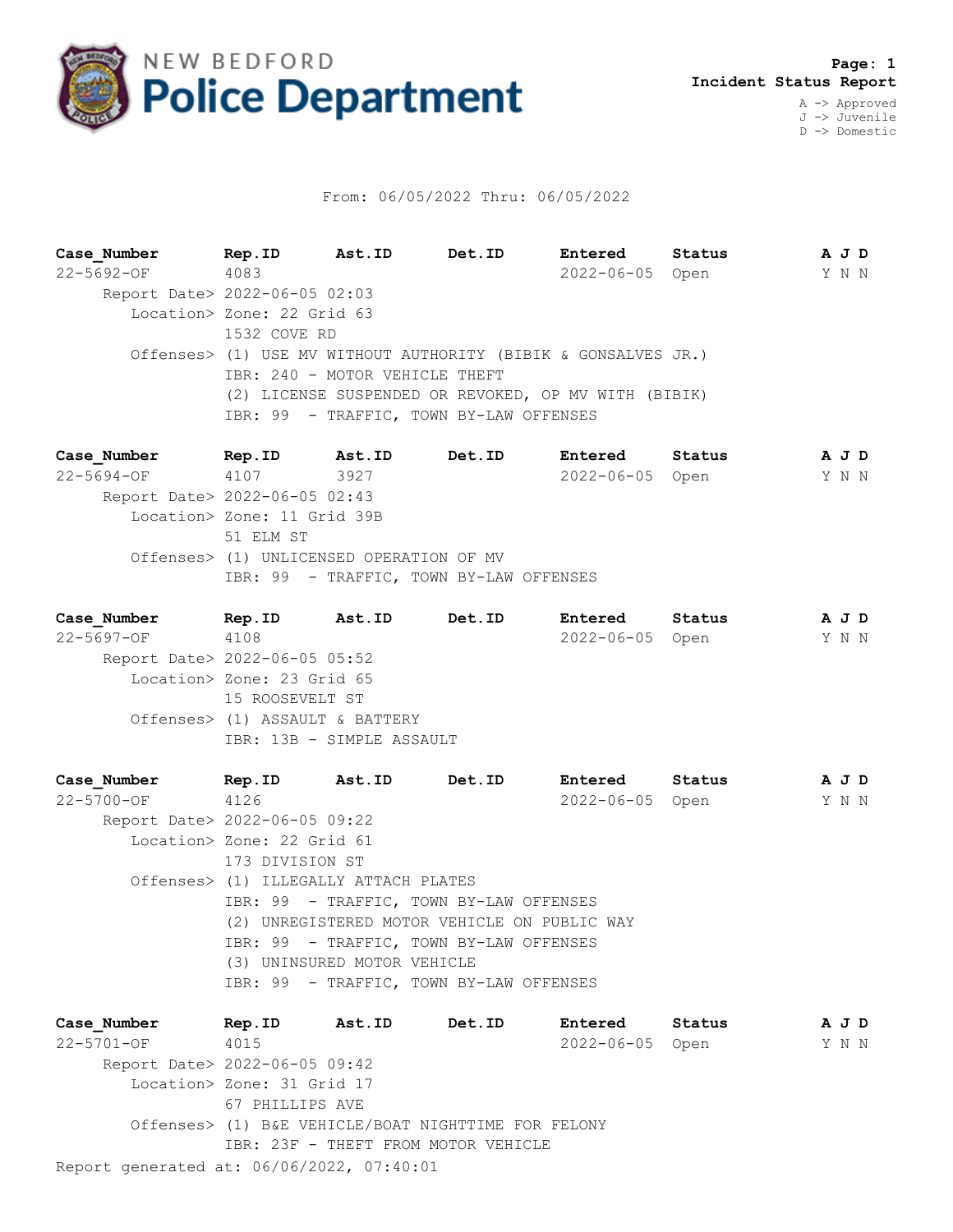

A -> Approved J -> Juvenile D -> Domestic

| Case Number                   | Rep.ID                                                                | Ast.ID | Det.ID | Entered         | Status | A J D |  |
|-------------------------------|-----------------------------------------------------------------------|--------|--------|-----------------|--------|-------|--|
| $22 - 5704 - OF$              | 4018                                                                  |        |        | 2022-06-05 Open |        | Y N N |  |
| Report Date> 2022-06-05 11:09 |                                                                       |        |        |                 |        |       |  |
|                               | Location> Zone: 22 Grid 55C                                           |        |        |                 |        |       |  |
|                               | 96 DARTMOUTH ST                                                       |        |        |                 |        |       |  |
|                               | Offenses> (1) DRUG, POSSESS TO DISTRIB CLASS D (1 PB W/13 PB GRN VEG) |        |        |                 |        |       |  |
|                               | IBR: 35A - DRUG / NARCOTIC VIOLATIONS                                 |        |        |                 |        |       |  |

| Case Number                   | Rep.ID                    | Ast.ID                                       | Det.ID                                    | Entered         | Status | A J D |  |
|-------------------------------|---------------------------|----------------------------------------------|-------------------------------------------|-----------------|--------|-------|--|
| $22 - 5708 - OF$              | 3871                      |                                              |                                           | 2022-06-05 Open |        | YNN   |  |
| Report Date> 2022-06-05 11:20 |                           |                                              |                                           |                 |        |       |  |
|                               | Location> Zone: 36 Grid 5 |                                              |                                           |                 |        |       |  |
|                               | 138 STEVENSON ST          |                                              |                                           |                 |        |       |  |
|                               |                           | Offenses> (1) VANDALIZE PROPERTY c266 \$126A |                                           |                 |        |       |  |
|                               |                           |                                              | IBR: 290 - DESTRUCTION / DAMAGE / VANDALI |                 |        |       |  |
|                               |                           |                                              |                                           |                 |        |       |  |

**Case\_Number Rep.ID Ast.ID Det.ID Entered Status A J D** 22-5710-OF 4137 3866 2022-06-05 Open N N N Report Date> 2022-06-05 10:08 Location> Zone: 21 Grid 54B 92 ROCKLAND ST Offenses> (1) DESTRUCTION OF PROPERTY +\$1200, MALICIOUS c266 §127 IBR: 90Z - ALL OTHER OFFENSES

|                | Det.ID                                                                                  | Entered                      | Status |                                                                                  |                |
|----------------|-----------------------------------------------------------------------------------------|------------------------------|--------|----------------------------------------------------------------------------------|----------------|
|                |                                                                                         |                              |        |                                                                                  |                |
|                |                                                                                         |                              |        |                                                                                  |                |
|                |                                                                                         |                              |        |                                                                                  |                |
|                |                                                                                         |                              |        |                                                                                  |                |
|                |                                                                                         |                              |        |                                                                                  |                |
|                |                                                                                         |                              |        |                                                                                  |                |
| Rep.ID<br>3762 | Ast.ID<br>Report Date> 2022-06-05 14:51<br>Location> Zone: 23 Grid 60B<br>940 BROCK AVE | IBR: 23H - ALL OTHER LARCENY |        | 2022-06-05 Open<br>Offenses> (1) LARCENY UNDER \$1200 SINGLE SCHEME c266 \$30(1) | A J D<br>Y N N |

**Case\_Number Rep.ID Ast.ID Det.ID Entered Status A J D** 22-5719-OF 4096 2022-06-05 Open Y N N Report Date> 2022-06-05 15:51 Location> Zone: 22 Grid 61 206 CRAPO ST Offenses> (1) MOTOR VEH, LARCENY OF IBR: 23G - THEFT OF MOTOR VEHICLE PARTS O

**Case\_Number Rep.ID Ast.ID Det.ID Entered Status A J D** 22-5720-OF 4029 2022-06-05 Open Y N N Report Date> 2022-06-05 16:05 Location> Zone: 33 Grid 13 362 TARKILN HILL RD Offenses> (1) MOTOR VEH, MALICIOUS DAMAGE TO c266 §28(a) IBR: 290 - DESTRUCTION / DAMAGE / VANDALI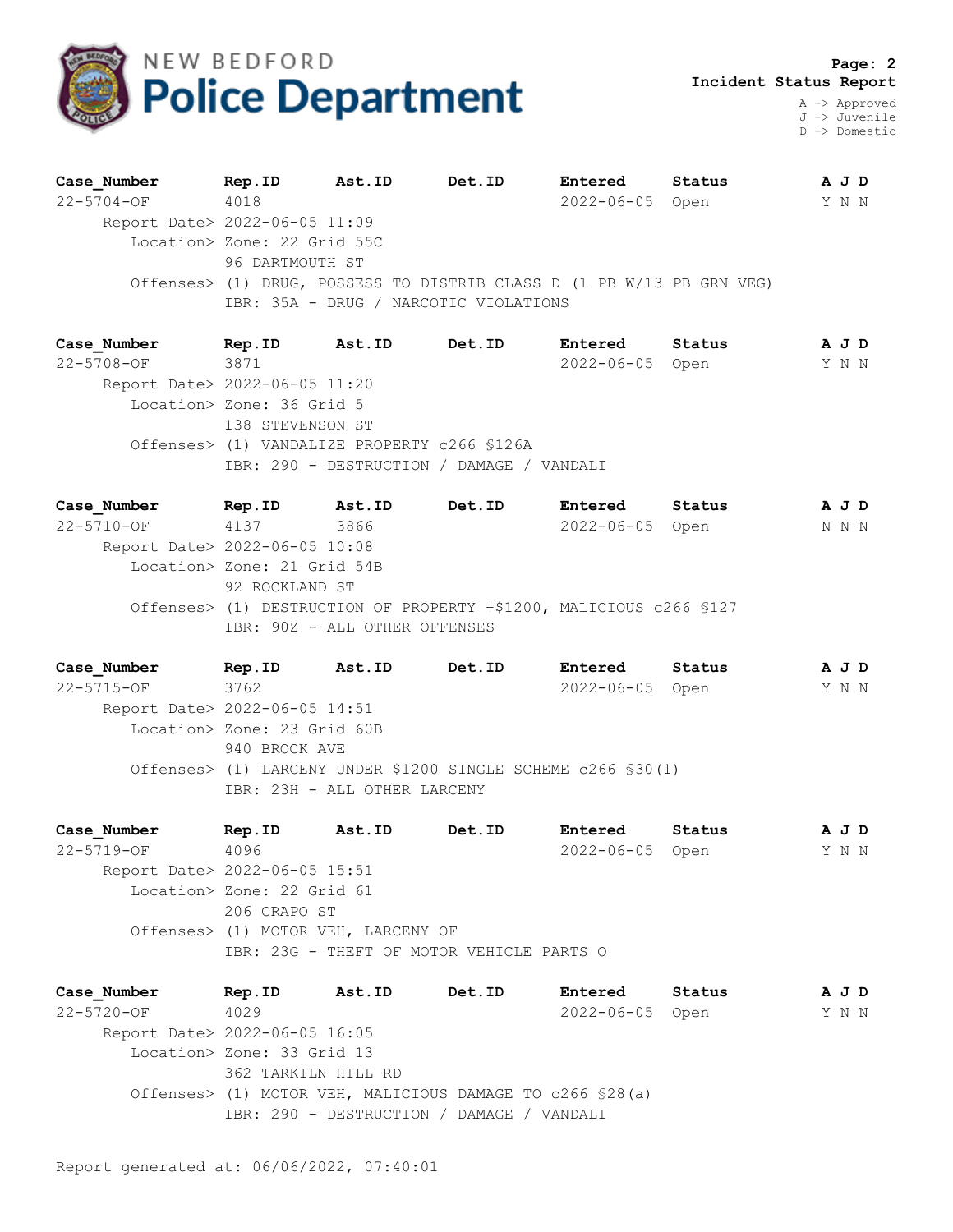

 **Page: 3 Incident Status Report**

> A -> Approved J -> Juvenile D -> Domestic

| Case Number                   | Rep.ID                      | Ast.ID | Det.ID                                                    | Entered         | Status | A J D |  |
|-------------------------------|-----------------------------|--------|-----------------------------------------------------------|-----------------|--------|-------|--|
| $22 - 5721 - OF$              | 4041                        |        |                                                           | 2022-06-05 Open |        | Y N N |  |
| Report Date> 2022-06-05 15:43 |                             |        |                                                           |                 |        |       |  |
|                               | Location> Zone: 32 Grid 20B |        |                                                           |                 |        |       |  |
|                               | 370 MT PLEASANT ST          |        |                                                           |                 |        |       |  |
|                               |                             |        | Offenses> (1) MOTOR VEH, MALICIOUS DAMAGE TO c266 \$28(a) |                 |        |       |  |
|                               |                             |        | IBR: 290 - DESTRUCTION / DAMAGE / VANDALI                 |                 |        |       |  |
|                               |                             |        |                                                           |                 |        |       |  |

**Case\_Number Rep.ID Ast.ID Det.ID Entered Status A J D** 22-5723-OF 4053 2022-06-05 Open Y N N Report Date> 2022-06-05 16:45 Location> Zone: 32 Grid 11B 50 NEWCOMB ST Offenses> (1) B&E VEHICLE/BOAT NIGHTTIME FOR FELONY IBR: 23F - THEFT FROM MOTOR VEHICLE

**Case\_Number Rep.ID Ast.ID Det.ID Entered Status A J D** 22-5725-OF 4037 3999 2022-06-05 Open Y N N Report Date> 2022-06-05 17:11 Location> Zone: 21 Grid 59 116 COUNTY ST Offenses> (1) LARCENY UNDER \$1200 IBR: 23H - ALL OTHER LARCENY

**Case\_Number Rep.ID Ast.ID Det.ID Entered Status A J D** 22-5729-OF 4102 2022-06-05 Open Y N N Report Date> 2022-06-05 17:47 Location> Zone: 14 Grid 37A 131 CHESTNUT ST Offenses> (1) THREAT TO COMMIT CRIME IBR: 13C - INTIMIDATION

**Case\_Number Rep.ID Ast.ID Det.ID Entered Status A J D** 22-5733-OF 4021 2022-06-05 Open N N N Report Date> 2022-06-05 20:29 Location> Zone: 21 Grid 60A 37 ROUTE 18 SOUTH Offenses> (1) RECKLESS OPERATION OF MOTOR VEHICLE/OPERATING TO ENDANGER IBR: 99 - TRAFFIC, TOWN BY-LAW OFFENSES

**Case\_Number Rep.ID Ast.ID Det.ID Entered Status A J D** 22-5736-OF 4025 4085 2022-06-05 Open Y N N Report Date> 2022-06-05 23:06 Location> Zone: 14 Grid 35 1405 PURCHASE ST Offenses> (1) ROBBERY, ARMED IBR: 120 - ROBBERY (2) A&B WITH DANGEROUS WEAPON